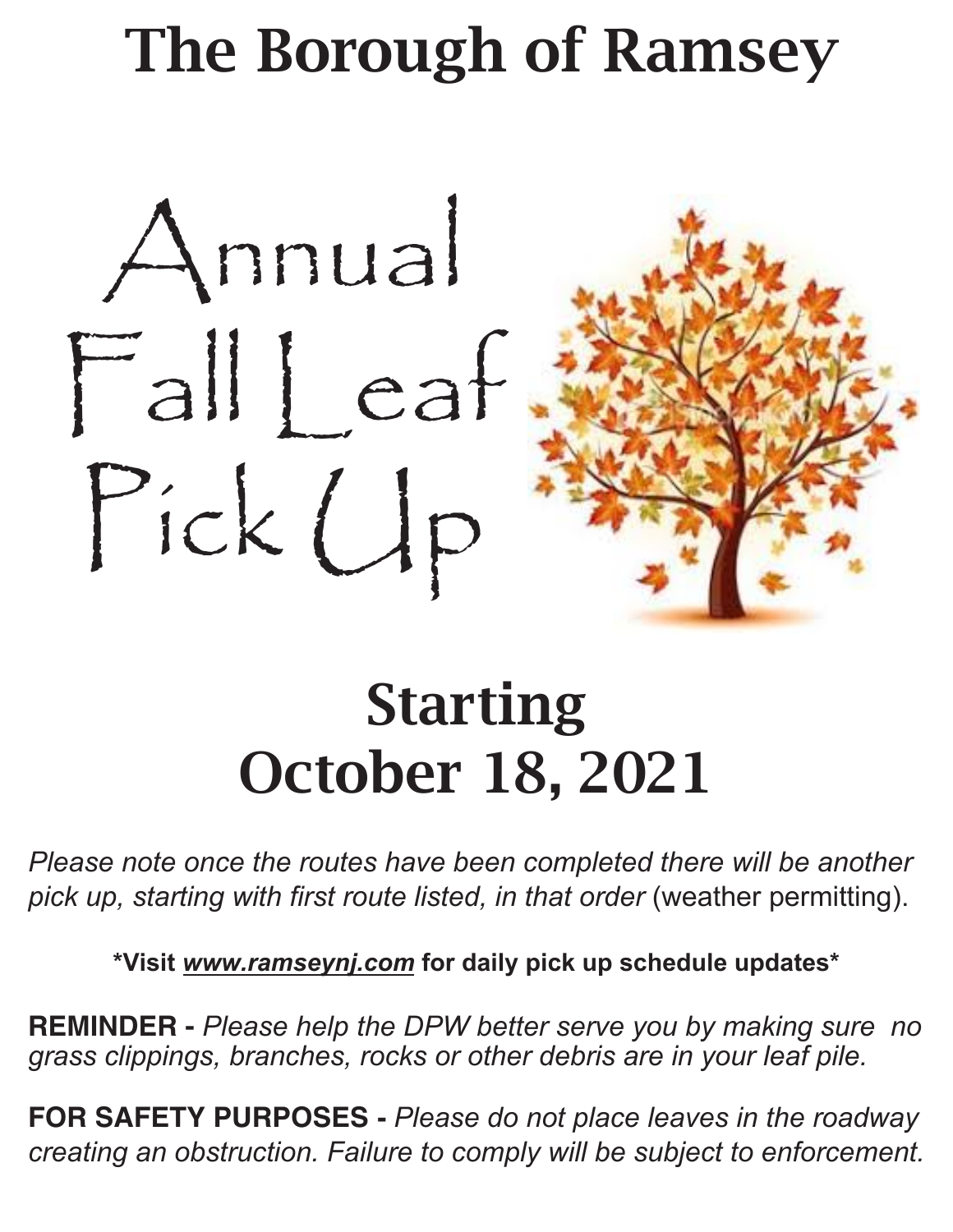## **2021 LEAF SCHEDULE**

*PLEASE CHECKBELOW FOR YOUR PICKUP DATE***.** Visit *www.ramseynj.com* for daily updates on route progress

### **NORTHWEST ROUTE WEEK OF OCTOBER 18, 2021**

| <b>Alida Place</b><br><b>Allen Court</b><br><b>Allison Way</b><br><b>Arrowhead Court</b><br><b>Beech Street</b><br><b>Brittany Court</b><br><b>Candlelight Road</b><br><b>Circle End Drive</b><br><b>Clearwater Road</b><br><b>Collette Court</b><br><b>Darlington Ave</b><br><b>Davidson Avenue</b>                     | <b>Elbert Court</b><br><b>Elbert Street</b><br>(Darlington to Myrtle)<br><b>Fox Hollow Road</b><br><b>Grove Street</b><br><b>Heather Lane</b><br><b>High Street</b><br><b>Hopper Terrace</b><br><b>Hosking Way</b><br><b>Indian Valley Road</b><br><b>Joshua Drive</b><br><b>Lantern Lane</b>                   | <b>Lincoln Street</b><br><b>Manor Drive</b><br><b>Mohawk Drive</b><br><b>Monroe Street</b><br><b>Morningside Drive</b><br><b>Morse Street</b><br><b>Myrtle Avenue</b><br>Navajo Avenue<br><b>N. Central Avenue</b><br><b>North Street</b><br>N. Jean Street<br><b>MIDWEST ROUTE</b>                                                                                  | <b>Oak Ridge Road</b><br><b>Park Street</b><br><b>Peterson Place</b><br><b>Quail Run</b><br><b>Ramview Avenue</b><br><b>Ridge Road</b><br><b>Roy Place</b><br><b>Stony Brook Road</b><br><b>Swan Street</b><br><b>Talina Court</b><br><b>Upland Road</b><br><b>Vaughn Drive</b><br><b>Warren Street</b>                                                      |
|--------------------------------------------------------------------------------------------------------------------------------------------------------------------------------------------------------------------------------------------------------------------------------------------------------------------------|-----------------------------------------------------------------------------------------------------------------------------------------------------------------------------------------------------------------------------------------------------------------------------------------------------------------|----------------------------------------------------------------------------------------------------------------------------------------------------------------------------------------------------------------------------------------------------------------------------------------------------------------------------------------------------------------------|--------------------------------------------------------------------------------------------------------------------------------------------------------------------------------------------------------------------------------------------------------------------------------------------------------------------------------------------------------------|
| <b>Ackerman Avenue</b><br><b>Acorn Court</b><br><b>Baker Court</b><br><b>Birchwood Lane</b><br><b>Blauvelt Avenue</b><br><b>Briggs Avenue</b><br><b>Brookside Avenue</b><br><b>Carriage Lane</b><br><b>Cherry Lane</b><br><b>Colleen Court</b><br><b>Deer Trail</b><br><b>Deer Trail North</b><br><b>Dogwood Terrace</b> | <b>Donna Court</b><br><b>Drumm Court</b><br>Elbert St. (Blauvelt to<br>Darlington Ave)<br><b>Elm Avenue</b><br><b>Elm Place</b><br><b>Farmington Court</b><br><b>Fawn Hill Court</b><br><b>Franklin Street</b><br><b>Furhman Avenue</b><br><b>Goose Cove Lane</b><br><b>Hemlock Road</b><br><b>Hubbard Lane</b> | <b>WEEK OF OCTOBER 25, 2021</b><br><b>Hubbard School Rd</b><br><b>Jean Street</b><br><b>Kate Court</b><br><b>Knollwood Drive</b><br><b>Lancaster Court</b><br><b>Lost Tree Lane</b><br><b>Manchester Court</b><br><b>Mitchell Way</b><br><b>Northern Trail</b><br><b>Pine Tree Road</b><br><b>Ramsey Avenue</b><br>(Wyckoff Ave to Franklin St)<br><b>Sauna Road</b> | <b>School Street</b><br><b>Shadyside Road</b><br><b>Shuart Lane</b><br><b>Sun Valley Road</b><br><b>Sun Watch Court</b><br><b>Timber Trail</b><br><b>Valley View Drive</b><br><b>Van Gelder Court</b><br><b>W. Cedar Place</b><br><b>W. Crescent Ave</b><br><b>W. Main Street</b><br><b>W. Oak Street</b><br><b>Woodland Avenue</b><br><b>Wyckoff Avenue</b> |

- Place only LOOSE LEAVES at the curb or edge of sidewalk, No Bags.
- Please do not cover storm water inlets or fire hydrants.
- Have leaves out as close as possible to the first day of the week that your area is scheduled for pickup to minimize leaves blowing through your neighborhood.
- Facing your house from the street, Start your leaf pile in front of your property AS FAR TO THE RIGHT AS REASONABLY POSSIBLE and work to the left without blocking your driveway. By doing this, in the event of an early snow, your leaves will not be plowed into your neighbor's property. (If you live on one of the few one-way streets in town, please consider the direction of the plow so that your leaves are not plowed onto your neighbor's property).

**FIRE SAFETY** 1. KEEP LEAF PILES WET DURING DRY WEATHER. 2. KEEP LEAF PILES AWAY FROM BUILDINGS AND CARS. 3. KEEP A GARDEN HOSE READY IN CASE OF FIRE. **TIPS**

**Jim Trouf** Shade Tree Coordinator

**Tom Lanning** Public Works Department